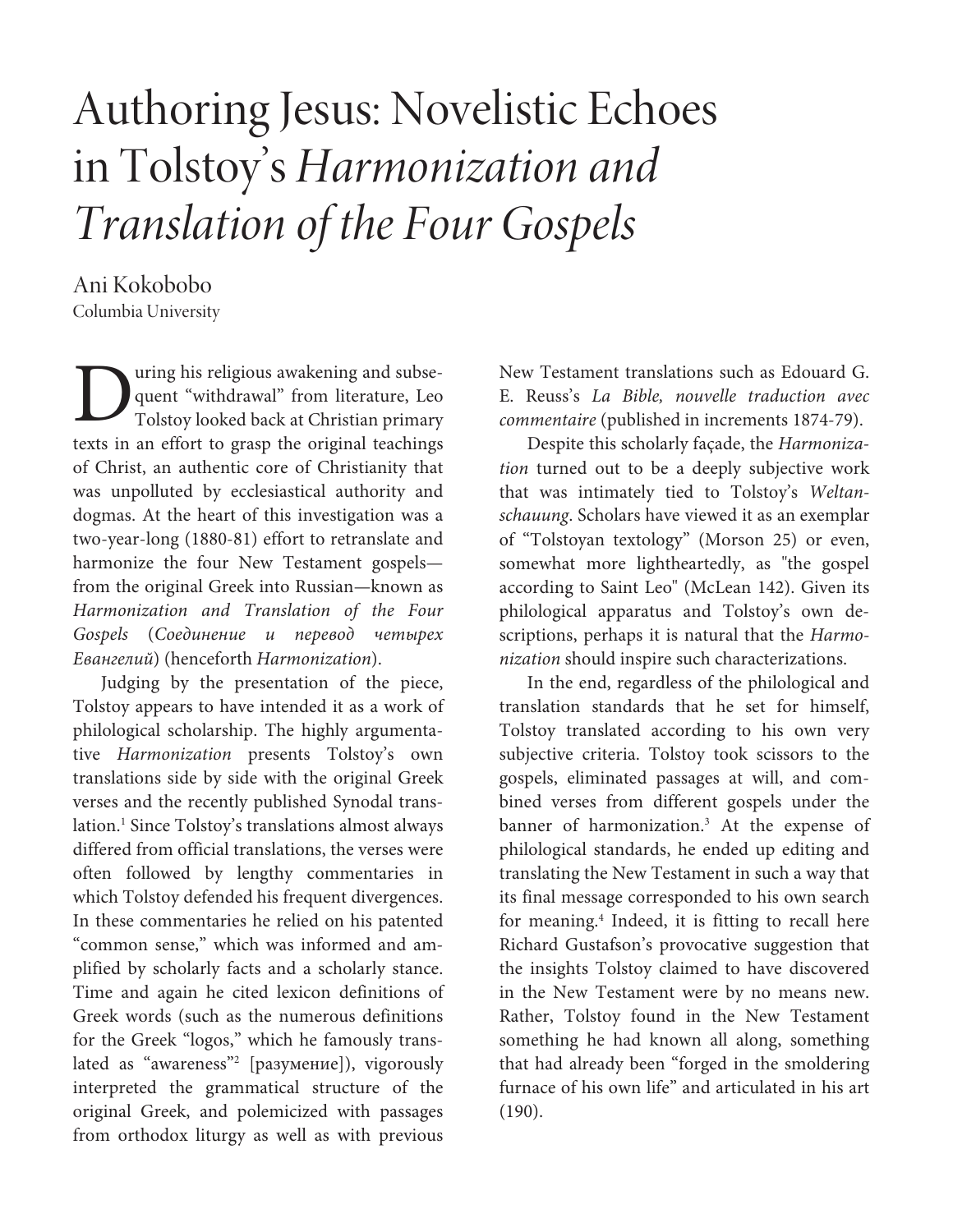Tolstoy himself would also acknowledge the subjective nature of his work in the Harmonization and declare it—in an 1884 letter to Chertkov—"the best manifestation of my thought, it is that one book, that a person (as they say) writes his whole life" (PSS 24: 981). Though elusive, this declaration serves as an important clue about the kind of personal authorship Tolstoy assumed over the project. It moreover suggests that the Harmonization was not only a part of Tolstoy's search for meaning, but also an exceptional chapter in this search. As a life's work, it was a bold attempt at producing answers to questions that Tolstoy claimed to have struggled with his whole life: questions about the meaning of life and God's role in it.

Subjective editorship cannot be automatically equated with creative authorship. Yet the question of their relatedness becomes viable when we remember that Tolstoy's Harmonization was not a mere collection of abstract theological ideas. Tolstoy did not, as Hugh McLean observes, strictly outline the theological conclusions he arrived at. He could have limited himself to the Sermon on the Mount, but chose instead to embody these abstract theological ideas in the life of Jesus (129). Since Tolstoy had already generated similar syntheses of abstract ideas and life narratives in his novels, it seems reasonable to ask whether he might have been relying on some of those same artistic skills in the Harmonization.

On the whole, most scholars have not seen much artistic value in the Harmonization. Gustafson, for instance, while recognizing the deep ideological connection between this theological project and Tolstoy's art, does not go so far as to suggest that the author was using his artistic instincts in his editorial work. Rather, in the progression of Tolstoy's train of thought that Gustafson outlines—from experience to image (art) to idea (theological writings)—the Harmonization can be more comfortably categorized as a rarified expression of theology rather than as a

form of artistic expression (190-202). In his monograph on the Harmonization, David Matual focuses on how this work fits within the larger Biblical tradition and on Tolstoy's (rather poor) performance as a translator. Matual proposes a theological thesis, and argues that Tolstoy's Christ was a "gnostic Christ" who wore his divinity in spirit rather than body.

Hugh McLean, on the other hand, recognizes in the Harmonization Tolstoy's need for a theology grounded in narrative, and pursues ties between the gospel project and Tolstoy's artistic practices. Ultimately, however, he comes to the conclusion that the Harmonization does not have enough of an artistic bent. The literariness of Jesus becomes an important meter in McLean's investigation as he considers the degree to which Tolstoy enfleshed and aestheticized the "hero" of the gospels. He suggests that when it came to his art Tolstoy was faced with a predicament like Mikhailov's in Anna Karenina: He could only paint a Christ that was in his heart. As McLean argues, since Tolstoy's appreciation for Christ was "forced" and primarily cerebral, his artistry—as characterized by psychological probing and elaborate "dialectics of the soul"—was stifled and did not come through (141).

And indeed, the Harmonization is so frequently burdened by fragmentations and Tolstoy's argumentative editorial comments that any rapport between Tolstoy the artist and Tolstoy the theologian might appear tenuous at best. But if we look beyond this lapse in aesthetics we can discern Tolstoy's more subtle creative interventions in this piece. In recent studies, Inessa Medzhibovskaya has detected artistic principles within the inner structure of the Harmonization. Medzhibovskaya argues that Tolstoy's retelling of the bible is a "supremely artistic task" and "the quest of an author for a perfect hero." According to Medzhibovskaya, the New Testament functioned as an allegorical plot about the search for the meaning of life, and Jesus was the seeker who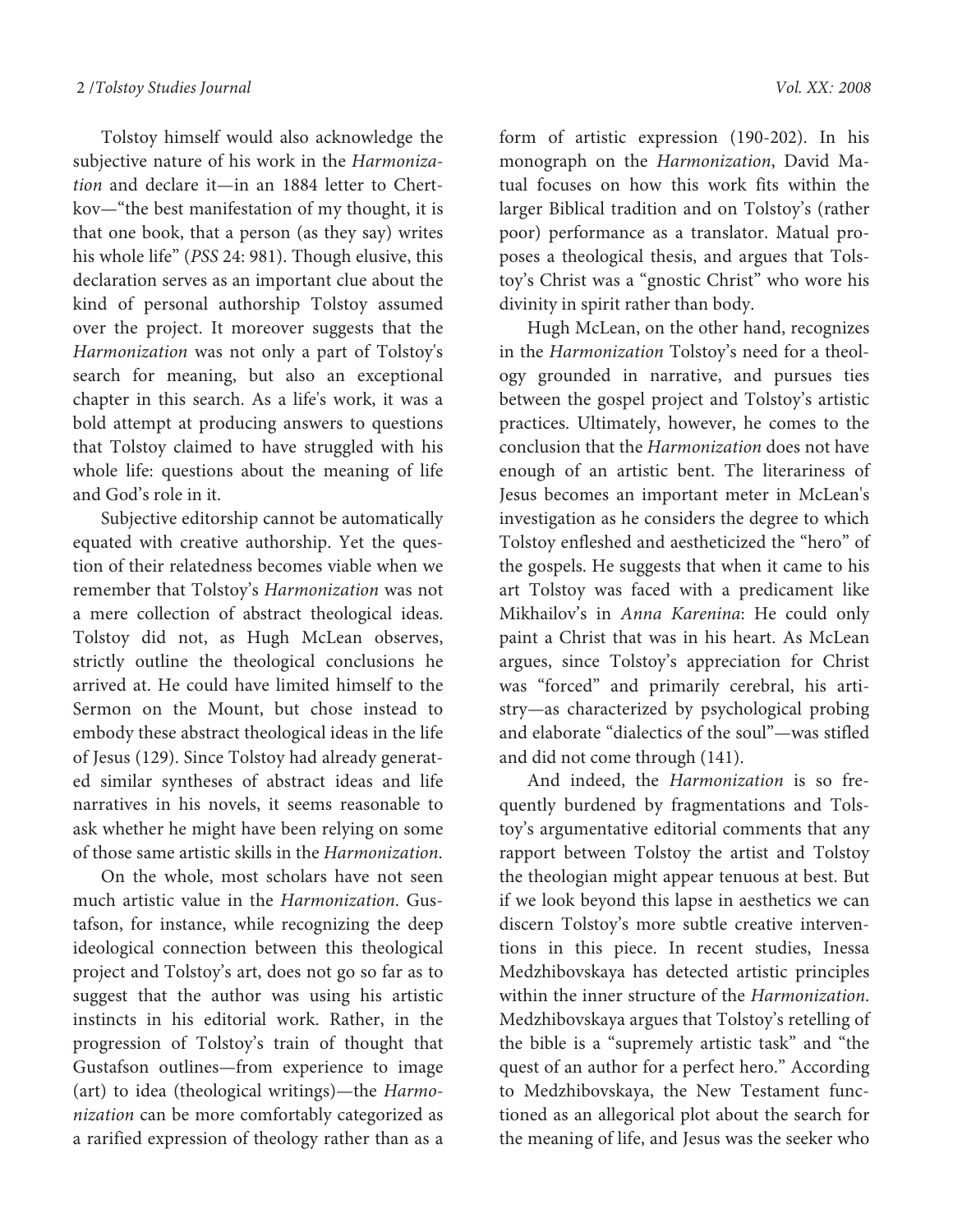overcame everything to get to that meaning (213). It must be noted that Jesus had to specifically seek this meaning and that he was not born with it. And since the meaning of life was tied to an "awareness" of God, Jesus had to "earn" precisely this "awareness." Medzhibovskaya highlights Jesus the seeker in her study and elaborates on the artistically driven paths along which Tolstoy maps out this search in Jesus' life.<sup>5</sup>

In this essay I aim to further this reading of the gospel as an artistic text, expanding on previous scholarship regarding the artistic development that Tolstoy conceives for Jesus. Of all the modifications that Tolstoy made to the gospels, the most radical one was a change in genre. Even when knee-deep in theology, Tolstoy could not discard the impulses of the novel: the significance that it assigns to the lowly world we all live in, and its insistence that the interactions and events within that lowly world matter more than anything. When confronted with a gospel, a genre concerned with the miraculous and the extraordinary, Tolstoy subverts its basic premises and transforms it into a novelistic hybrid, part novel and part gospel.

A discussion of the novel in the context of Tolstoy's most theological of texts seems all the more fitting when we remember that, like the novel, the author's religious philosophy was deeply bound to the lowly, everyday world. George Gutsche highlighted the value of the temporal world in Tolstoy's religious philosophy, remarking that for Tolstoy, the Kingdom of God is "something this side of death" and a "state accessible to the living" (84). It was through his very human experiences on "this side of death" that Tolstoy's Jesus entered the Kingdom of God while still alive and became a venerated teacher. Just like the lives of many novelistic characters, his path towards God was not guided by prophecy and punctuated by miracles; it was shaped instead by the quotidian world. In Tolstoy's retelling of the Gospels, Christ the Son of God

emerged as Jesus the man, susceptible to the effects of everyday needs and occurrences. As many novelistic characters before him, he became who he was, developing through his interactions with the world and its processes.

# **The "Son of an Unknown Father"**

One way Tolstoy altered the original gospel portrayal of Jesus was through omissions. As he asserted, all four gospels resembled a beautiful painting that "for worldly goals (временных целей) [was] covered up in dark color paint" (PSS 24: 797). (The "worldly" here refers to historical concerns, and specifically to the agendas of the historical Christian community.) The miracles associated with every stage of Jesus' life made up the most important element of this obfuscating layer. For Tolstoy, the miracles were nothing but fabricated legends designed to increase the prominence of early Christianity and facilitate conversions (PSS 24: 796). Jesus' divine conception, the miracles he performed, and the "legends" about his Resurrection had been included in the gospels as "advertisement" for the "importance and godliness of Jesus' teaching" (PSS 24: 797).

As someone already "sold" on the goodness of this message, Tolstoy was only interested in the teaching of Jesus and worked to recover those long-lost and time-battered words. To do so, he felt he had to first decisively "scrape off" all traces of the miraculous from the gospels. He insisted that miracles distracted from the goodness of the teaching and that a rational man and a modern reader could not take seriously a text that required him to believe in supernatural phenomena like Resurrection in the flesh (PSS 24: 791).

Ultimately, this purgation of the miraculous also led to another, less conscious change in the narrative. By removing the miracles from the Gospels, Tolstoy extracted Jesus of Nazareth, Jesus the man, from Christ the Son of God and all the fantastic tales about a man believed to be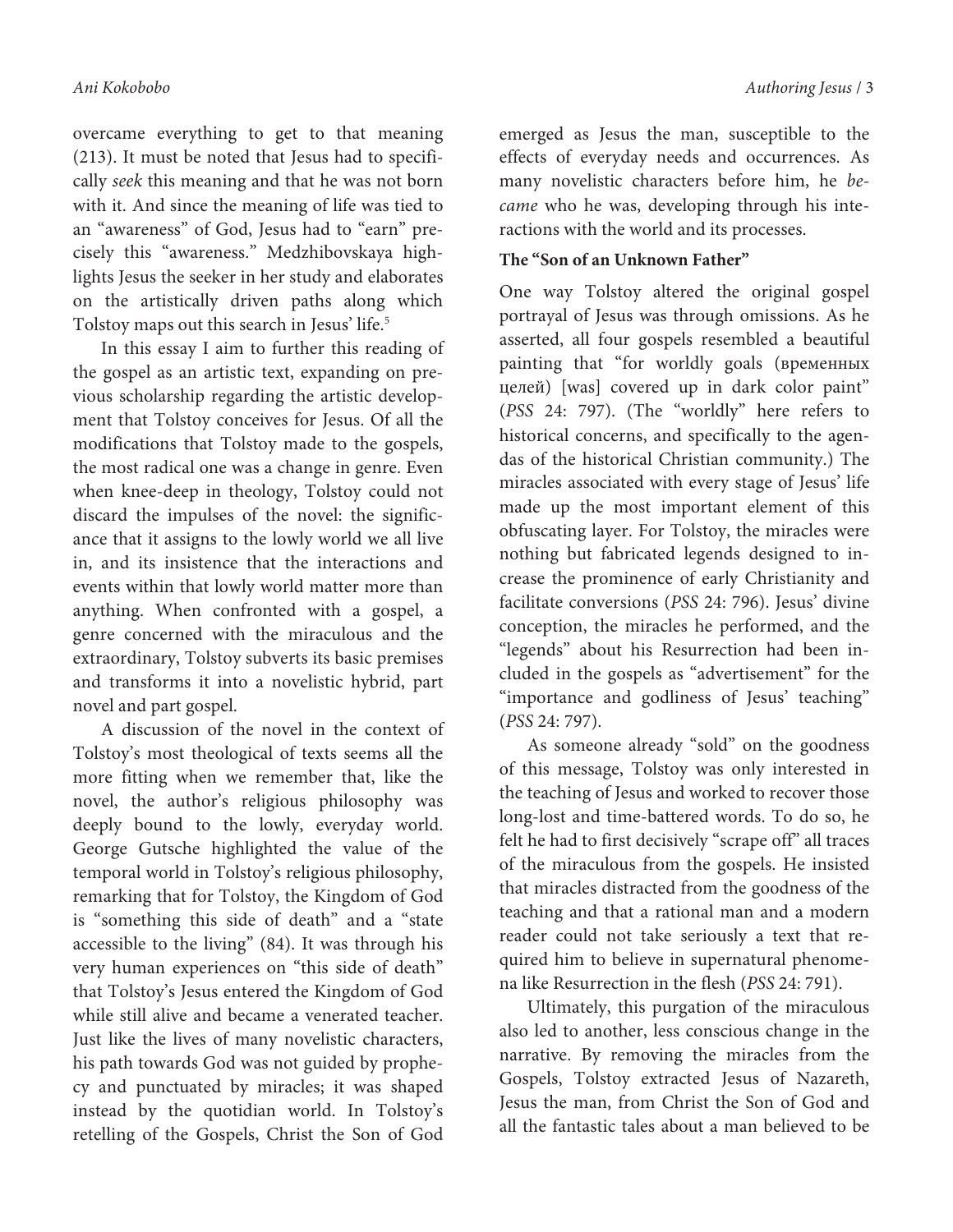divine. "The story of Christ's real life," declares Tolstoy in the Harmonization, "had for its foundation actual life, full of depth and holiness" (PSS 24: 792). Tolstoy brought this more human Christ to the surface through his editorial work, using literary montage to shift the reader's focus away from the miraculous rhetoric and back to this ordinary life of Christ.

Of all the legends that he believed had distorted Jesus' original life, Tolstoy viewed the Immaculate Conception as the most blatantly spurious. As McLean notes, Tolstoy had from childhood doubted that Christ was the Son of God in a manner more intimate than the rest of humanity (120). As the Harmonization shows, Tolstoy viewed all humans as children of God; one of the first points that Tolstoy emphasizes at the start of the Harmonization is that "the appellation 'son of Man' […] refers equally to all men" (PSS 24: 90).

This initial revision of the meaning of divine sonhood was also coupled with a thorough transformation of the essence of this "appellation." Tolstoy had a tendency to appropriate canonical Christian ideas, exploit their "religious suggestiveness" to enhance the weight of his ideas, and then yield them a whole other meaning altogether (Gutsche 95). Divine sonhood undergoes this same transformation. Tolstoy reads it metaphorically and separates divine birth from the physical co-substantiality that the evangelists had insisted upon. As Tolstoy would argue, "Besides the cause of life which one can see in the conception of the child in the mother's womb from a carnal father, there is also another cause of life, a non-carnal one" (PSS 24: 37). This "non-carnal" lineage came in the form of logos, or "awareness" in Tolstoyan terms, which was the only form of God that humans could know. And though not mixed into his or her blood, this higher parental lineage in the form of "awareness" nevertheless shaped an individual's inner spiritual makeup. As Tolstoy put it: "God is always with man […].

Man knows God from within himself (из себя)" (PSS 24: 90).

Interestingly, by trading physical divinity for a spiritual awareness of God, Tolstoy redefines divine sonhood as a psychological phenomenon; communion with God is a state of mind rather than literal co-substantiality. In the case of Jesus, this theological shift means that he is not the Messiah and therefore cannot be born a Son of God. Instead, as Medzhibovskaya points out, Jesus has to make himself aware of God.

This "conversion" unfolds on a thoroughly human plane and is driven by pedestrian human circumstances. Beginning with Jesus' birth and continuing into his adulthood and maturation as a preacher, Tolstoy recasts his story in more realistic terms. Jesus' divine birth, Tolstoy explains, was invented in an effort to disguise his illegitimate origin. In lieu of prophecy we encounter a much more novelistic reading of Jesus' birth as the all too common plot of disgrace and illegitimate conception: "There was a young girl by the name of Mary. This young girl was bearing the child of an unknown person. The man betrothed to her felt pity for her and hiding her disgrace, he accepted her. Through her and the unknown father was born a boy" (PSS 24: 48). Infused with shame, the story of Jesus' birth is thus quickly "novelized," and, as Hugh McLean has suggested, it looks like "the germ of what might have become another adultery novel" (130). Though McLean does not develop this suggestion, it is a very important one, especially when seen alongside all the other editorial changes that Tolstoy brings about in Jesus' story.

This initial profanation of Jesus' life and of the miracle that consecrated it immediately wrenches him from the realm of the sacred and allow for his story to be understood from the lowly sphere of the novel. This change is crucial not only because it humanizes Jesus, and, as we will see, renders him susceptible to the temporal plane, but also in the realm of representation. In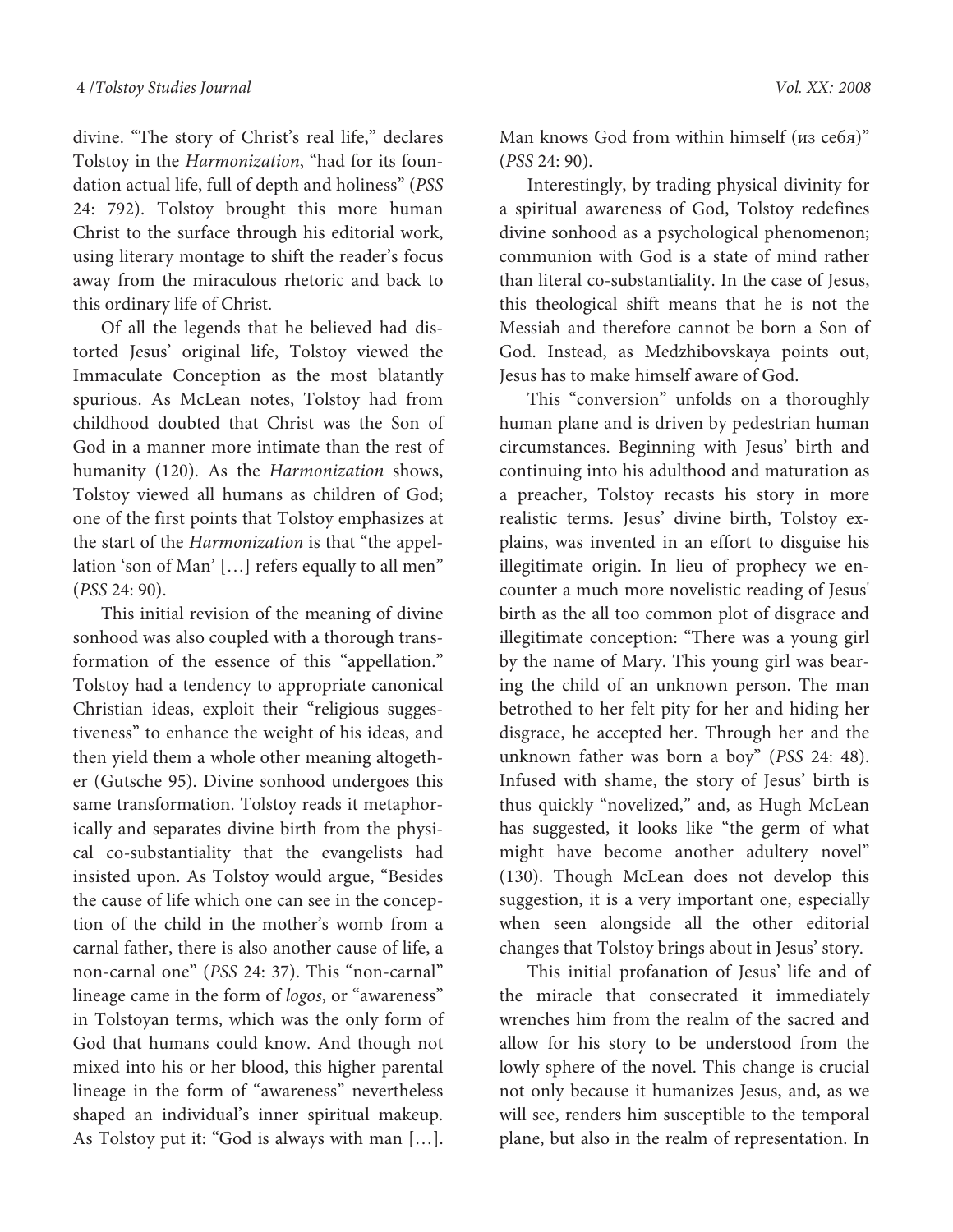Tolstoy's religious philosophy, "awareness" is the only element of God that humans can know, whereas God in all of his fullness exists at an unbridgeable distance. "No one has ever seen God," Tolstoy would declare, and "no one has comprehended and will comprehend God" (PSS 24: 44). (Here, of course, Tolstoy speaks of God himself and not of the "awareness" of God.) Following in this logic, it makes sense that God in his fullness should elude the humble artist's direct gaze. In Tolstoy's opinion, the classic attempts to capture God in the artistic medium, like the Old Testament representation of the burning bush, were mere Christian fables (PSS 24: 44).

God's likeness in man, however, was quite another matter. Unlike divine beings, man was open to be known and authored. Once deprived of his divine "otherness," the "man Jesus" therefore comfortably falls within the bounds of the human and artistic imagination. Since his experience is just as human as theirs, Jesus is someone who can be known and represented by the author and understood by readers.

Having corrected Jesus' origins, Tolstoy immediately begins to investigate the effects of illegitimacy on young Jesus. As it turns out, it is his lowly birth that propels Jesus to seek out God and view him as his father. In one of his most characteristic observations about Christ, Tolstoy depicts his childhood as burdened by psychological alienation. In spite of his kindness, Joseph appears to have had his limitations as a surrogate father. Under his roof, the boy Jesus remains deprived of a father figure and is not allowed to forget his illegitimacy: He feels like an outsider among other children whose biological fathers are present. The result is a psychological estrangement reminiscent of what the orphan Nikolai Bolkonsky experiences in War and Peace. Tolstoy's young Christ, just like Bolkonsky, is given to escapist daydreaming. The estranged child therapeutically thinks up for

himself a divine birth from a divine father. "I have no man father, therefore, my Father is God," says Jesus in Tolstoy's commentaries after straying behind in the Jerusalem temple. "The temple is God's house," he tells a worried Mary, "if you had looked for me in the house of my father, in the temple, you would have found me" (PSS 24: 51). In his comments on this episode, Tolstoy indicates his own understanding of the moment: "This story […] very clearly brings out the train of thought, by which the clever, neglected child, seeing about him children who all had carnal fathers, and with no father in the flesh of his own, recognized as his father the beginning of all, God" (PSS 24: 52). Fully human, Tolstoy's Jesus has no closer or more prominent connection to God than the rest of us, but the immediate longing for a father leads him to seek out God.

This causal link between the need for a father and Jesus' awareness of God connects back to the novel in a number of ways. In his essay "Epic and Novel," Bakhtin considers one of the fundamental characteristics of the novel to be the great proximity it fosters between the object of representation and the reality its readers inhabit. Bakhtin uses the epic as a counterexample to illustrate his point and differentiates between the absolute removed epic past and the timeline of the novel. "The novel took shape precisely at the point when epic distance was disintegrating," writes Bakhtin, "when both the world and man were assuming a degree of familiarity, when the object of artistic representation was being degraded to the level of a contemporary reality and was inconclusive and fluid" (39). The gospel genre resembles the epic in its similar distance between its audience and the events and personages represented. There could be no "zone of familiar contact" between our (or Tolstoy's) present and the reality driven by the supernatural that Jesus inhabited. In his rendering, however, Tolstoy undertakes the "radical revolution" that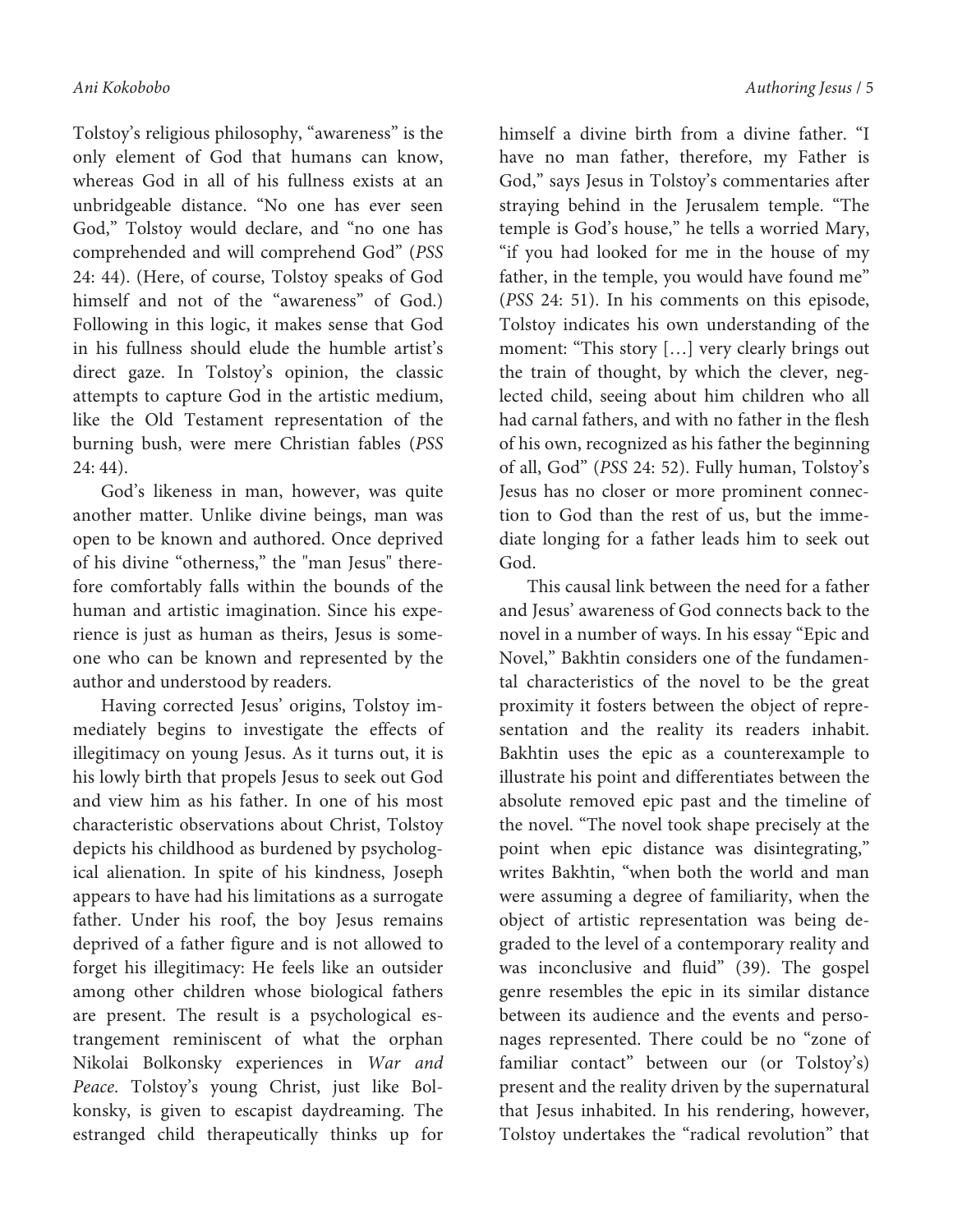Bakhtin associated with the novel (14) and removes Jesus from the "distanced plane" (20) of a genre like the gospel. Jesus enters a novelistic "zone of familiar contact," and, for better or worse, his emotional longing and his shameful birth fall within the spectrum of average human experience. The inaccessible and divine Jesus of the original gospels becomes accessible and secular in Tolstoy's Harmonization, someone emotionally susceptible to the world he inhabits and in need of a father's affection.

In fact, Jesus' longings are so common that they could be interpreted as the elementary human fantasy for higher parentage that Freud would refer to as the "family romance." The phenomenon, of course, had long predated Freud and was a frequent motif of the eighteenth- and nineteenth-century novel where it could fittingly describe the experiences of many bastard offspring. As profiled by Marthe Robert in her study Origins of the Novel, the novelistic bastards lionized in the European novel were exceptionally prone to "add[ing] flattering touches to irreversible fate" (168). They embellished their identities and dreamed of discovering fatherhood within the highest of circles. In light of how common this motif was in the European novel, one might see Jesus' story as a possible incarnation of it. His story, of course, is no garden-variety fantasy about a rich or powerful parent. In lieu of settling for a wealthy father and social position, Jesus gets to have as his father "the beginning of all," God. His life story brings novelistic bastardy to unchartered heights.

The similarity between Jesus' story in the Harmonization and the bastard motif of the European novel seems especially relevant considering that Tolstoy also treated similar themes in most of his own novels. The bastard motif of the European novel merely laid bare the profound alienation of an outsider to the conventional family. Anne Hruska covers the theme of the family outsider in her doctoral dissertation and

traces a long list of "archetypal outsiders" in Tolstoy's novels. She argues that for Tolstoy the family simultaneously signified belonging and exclusion, and she shows the frequent manifestations of this anxiety throughout his fiction. According to Hruska, Tolstoy would embody this theme by portraying orphans, prostitutes, spinsters, and other similar figures who were family outsiders by virtue of their position in the world. Though masked in some of the early fiction, the unhappiness of the lonely outsider would emerge as more and more prominent in Tolstoy's later fiction. As Hruska suggests, the universal brotherhood that Tolstoy eventually preached was partly aimed at a solution for the problem of the outsider (1-33). Jesus would issue a similar call for universal brotherhood in the Harmonization, but the fact that this message sprung from a history of personal alienation attests to the deep connection between Tolstoy's novels and his theology.

# **Bildung and Becoming**

From these novelistic flashes in Jesus' childhood, Tolstoy's Harmonization moves to an equally novelistic reading of his maturation as a preacher. Once again, and perhaps not fully consciously, Tolstoy humanizes Christ and inevitably crosses paths with the novel. At the center of the novel stood human beings who had not reached their full development, but were open to evolutions and personal transformations. Tolstoy's Jesus has an equally undetermined sense of self. As it turns out, his initial recognition of and longing for divine fatherhood does not immediately grant him full "awareness." If his childhood alienation was evidence of human needs, Jesus' further development would prove an enduring humanity in Tolstoy's protagonist. However vigorous his longing for God, the young Jesus still lacks the knowledge to realize that bond. As Medzhibovskaya has argued, to attain full awareness of God, Jesus must possess a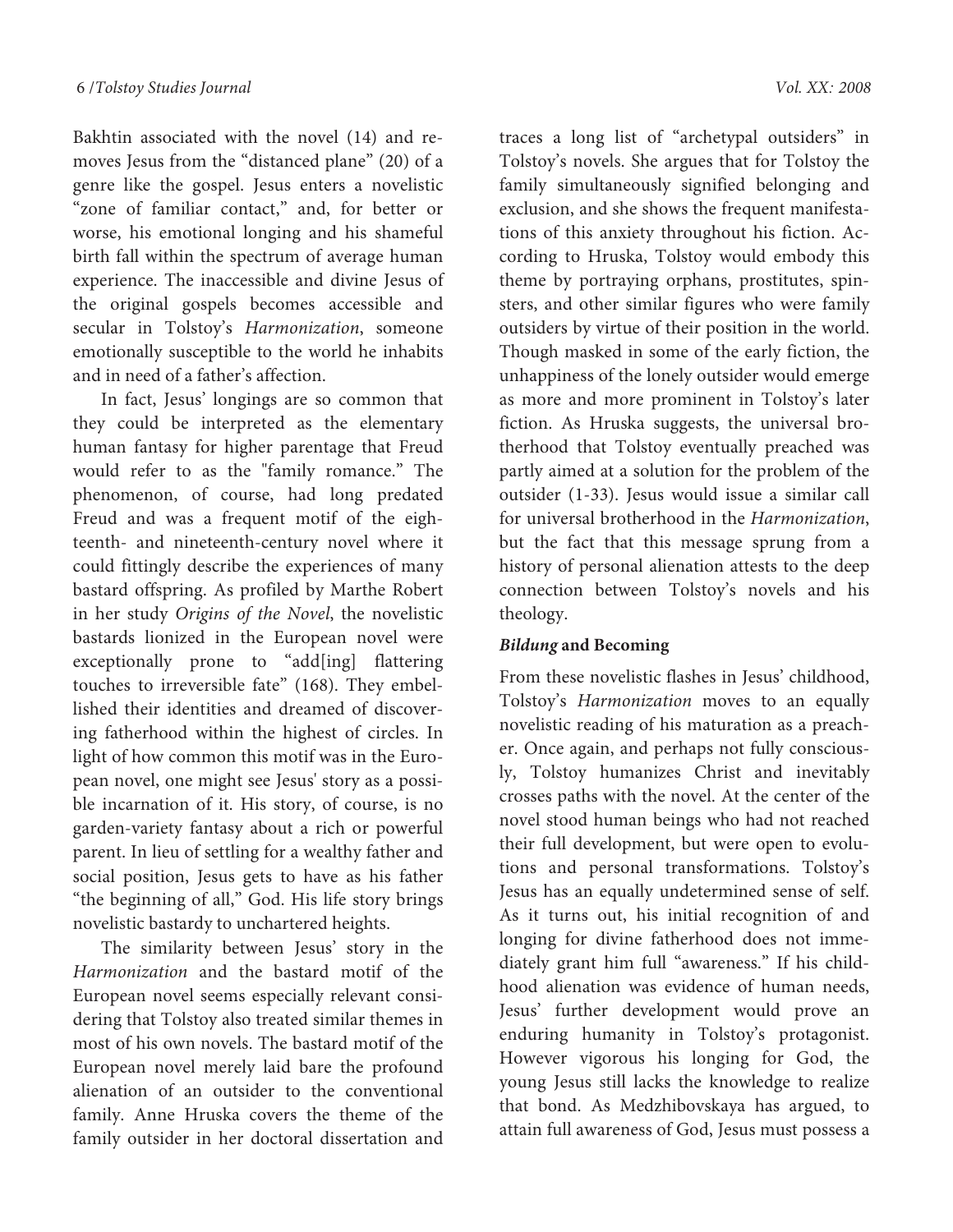"will to change" ("metanoia") and willingly renounce all other loyalties (210). Yet before he can embrace "metanoia," this Tolstoyan and all too human Jesus is in need of much learning and thinking, and must build upon his initial moments of "awareness." Jesus does not perform miracles that reflect a predetermined and effortless bond to God, but must engage in the process of becoming a Son of God. The Cana miracle is deleted, and Tolstoy's narrative rushes ahead to Jesus' encounter with John the Baptist, which is rich in educational overtones. Like every other human being, Jesus too must learn, and that learning, that moral education, is very much a novelistic process. In this respect, Tolstoy's Jesus is ideologically closer to novelistic protagonists than to gospel heroes; more specifically, Tolstoy appears to rely on elements of the Bildungsroman to tell Jesus' story.

In his discussion of the Bildungsroman, Mikhail Bakhtin isolates the theme of "becoming" as the defining trait of this genre. As Bakhtin puts it, the Bildungsroman "brings forth the phenomenon of a man's becoming, a certain duality, a lack of wholeness characteristic of living human beings, a mixture within man of good and evil, strength and weakness" (393). According to Bakhtin, unlike classical epics which presented mature and ultimately static heroes who were tested by life only to reveal their pre-formed spiritual foundation, the modern novel relies on the concept of Bildung and carefully portrays the role of the world in the psychological formation of a character. The life and events of the Bildung universe are no longer static presences, but emerge, as Bakhtin argues, "bathed in the light of becoming" and "form and formulate the hero's character and world view" (393).

Though in his later writings Bakhtin would describe Tolstoy's characters as closed and monologic—not open to change but complete, preformed and sheer mouthpieces for the author's ideas (Problems of Dostoevsky's Poetics)—

scholars like Caryl Emerson have suggested that Bakhtin might have exaggerated Tolstoy's monologism for the sake of maintaining the age-old Tolstoy/Dostoevsky dichotomy. As Emerson argues in her revisionist look at Bakhtin's ideas about Tolstoy, despite his promotion of egalitarian dialogue, Bakhtin did not grant Tolstoy a fair dialogue and did not investigate his art in its full complexity (76). Perhaps, had he done so, he would have dispensed with the strict dichotomy between what he saw as Dostoevsky's pluralistic dialogism and the tyrannous monologism he ascribed to Tolstoy.

Emerson's efforts to restore an "authentic dialogue" between Tolstoy and Bakhtin reveal an interesting correspondence in these two thinkers. Though Bakhtin refused to see it, Tolstoy's literary characters were examples of "selfhood in process." In Tolstoy's fictions, this process involved multiple ideas passing through a single personality. "The ability to assume and shed ideas," writes Emerson, "to pass through and remain open to as many life situations as possible, is precisely what defines a major Tolstoyan hero" (76). In many ways, Emerson's definition of the Tolstoyan hero suggests a close kinship between the developments laid out for these heroes and Bakhtin's understanding of Bildung as education in interaction with one's environment. Tolstoy's novelistic heroes never grow in isolation; they are prompted to change by bouts of awareness provoked by environmental factors.

While there is no "mixture of good and evil" in him, Jesus is susceptible to the kind of environmental Bildung that Bakhtin writes about. As Tolstoy's narrative advances into Jesus' developing years, his incompleteness becomes manifest. The meeting between Jesus and John the Baptist on the banks of the Jordan proves pivotal and facilitates an evolution in Jesus' ideas about God. Less interested in the ritual of baptism, Tolstoy contemplates the interaction between Jesus and John the Baptist and presents an interpretation of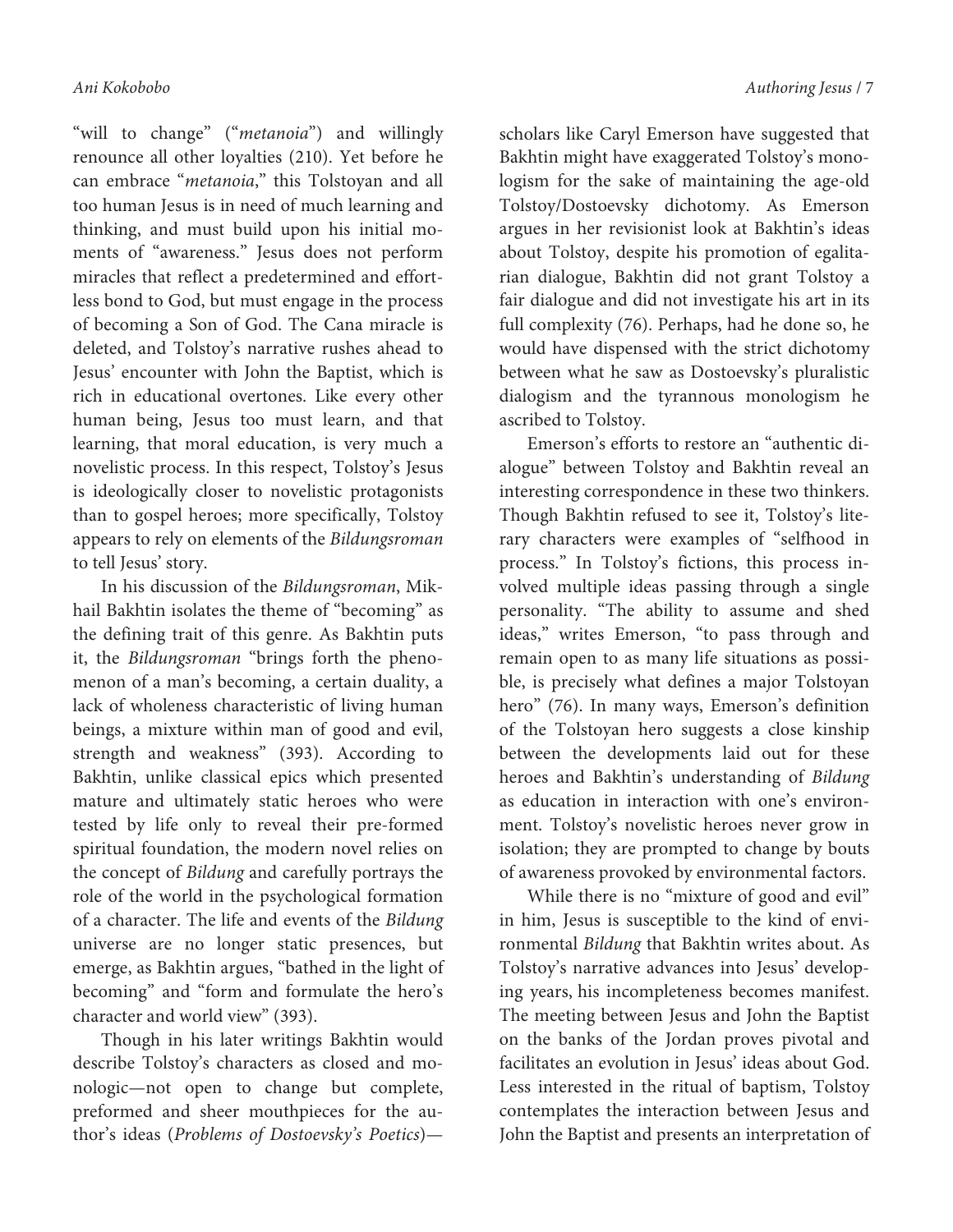this relationship that departs from the traditionalist view of John as a paler version of Jesus. Instead of merely paving the way for the arrival of the true Messiah, Tolstoy's John the Baptist, much in the tradition of the novel of education, receives a privileged position as a critical mentor in Jesus' spiritual development:

Jesus was then 30 years old. He came before John in the Jordan and heard his sermon about the arrival of God […] Jesus did not know his fleshy father and considered God his father. He believed John's sermon and said to himself: If it is true that God is my father and I am the son of God, and what John says (about God's coming) is also true, then I need only cleanse myself through the spirit in order for God to come to me. (PSS 24: 95)

John the Baptist plays the role of a catalyst for the thirty-year-old Jesus, who needs to embark upon his own true path. Jesus may be aware of his bond with God, but John the Baptist's suggestion that one could channel the spirit of God on earth moves him to commit himself fully to God. Tolstoy obviously elides the moment when John the Baptist recognizes Jesus as the Messiah and angels descend from the heavens while the voice of God resounds. Instead, he drastically prosaizes the narrative, and represents the encounter between John the Baptist and Jesus as an ordinary instance of education closer to the sphere of the Bildungsroman than to the miraculous gospel. Like many Tolstoyan characters and novelistic characters before him, Jesus emerges as someone acutely aware, and receptive to, the important ideas he can discover in the world around him.

Since Jesus' development and his theology are facilitated by an interaction with his environment, we can note a definite connection between his development and Bakhtin's observations about the novelistic qualities of the Bildung. While Tolstoy may not have been directly invok-

ing a specific literary model in his portrayal of Jesus' education, the correlation between the development of Jesus (and the developments of many other Tolstoyan characters) and Bakhtin's ideas about the Bildungsroman is not coincidental. For the most part, the realist novel in general and the Bildungsroman in particular depicted ordinary individuals in their ordinary environments and assessed their lives as impeded or aided by that unexceptional environment. For his part, Tolstoy had a long history of seeing this ordinary life as the core of existence and the true test of morality. Tolstoy scholars such as Gary Saul Morson have argued that Tolstoy's fictional narratives are dominated by a preoccupation with the ordinary. As Morson suggests, Tolstoy believed that real life was lived in the "small and ordinary moments" and was lived best when it was both "prosaic and undramatic" (72). More than anything, it is the small and ordinary circumstances of their lives that propel Tolstoy's characters to change or have an epiphany. In Tolstoy's so-called "post-conversion" fiction, ordinary moments could propel a person to have a moral transformation and to want to lead a morally good life. Prince Nekhliudov's "process of awakening" in Resurrection, for instance, is prompted by the chance encounter with Maslova while serving as a jury member.

Although John the Baptist is not ordinarily credited with a separate theology in traditional Christianity, Tolstoy represents, by means of some unusual interpretations of the Greek original, a separate theology which he identifies with John. Tolstoy bases his argument on Matthew 3:2: "and saying, 'Repent, for the kingdom of heaven is near'" (New International Version). The passage is rendered in the canonical Orthodox Bible as "И говорит: покайтесь; ибо приблизилось царство небесное." Tolstoy translates the verse as "Иоанн говорил: одумайтесь потому что наступило царство небесное" [John said: Come to your senses for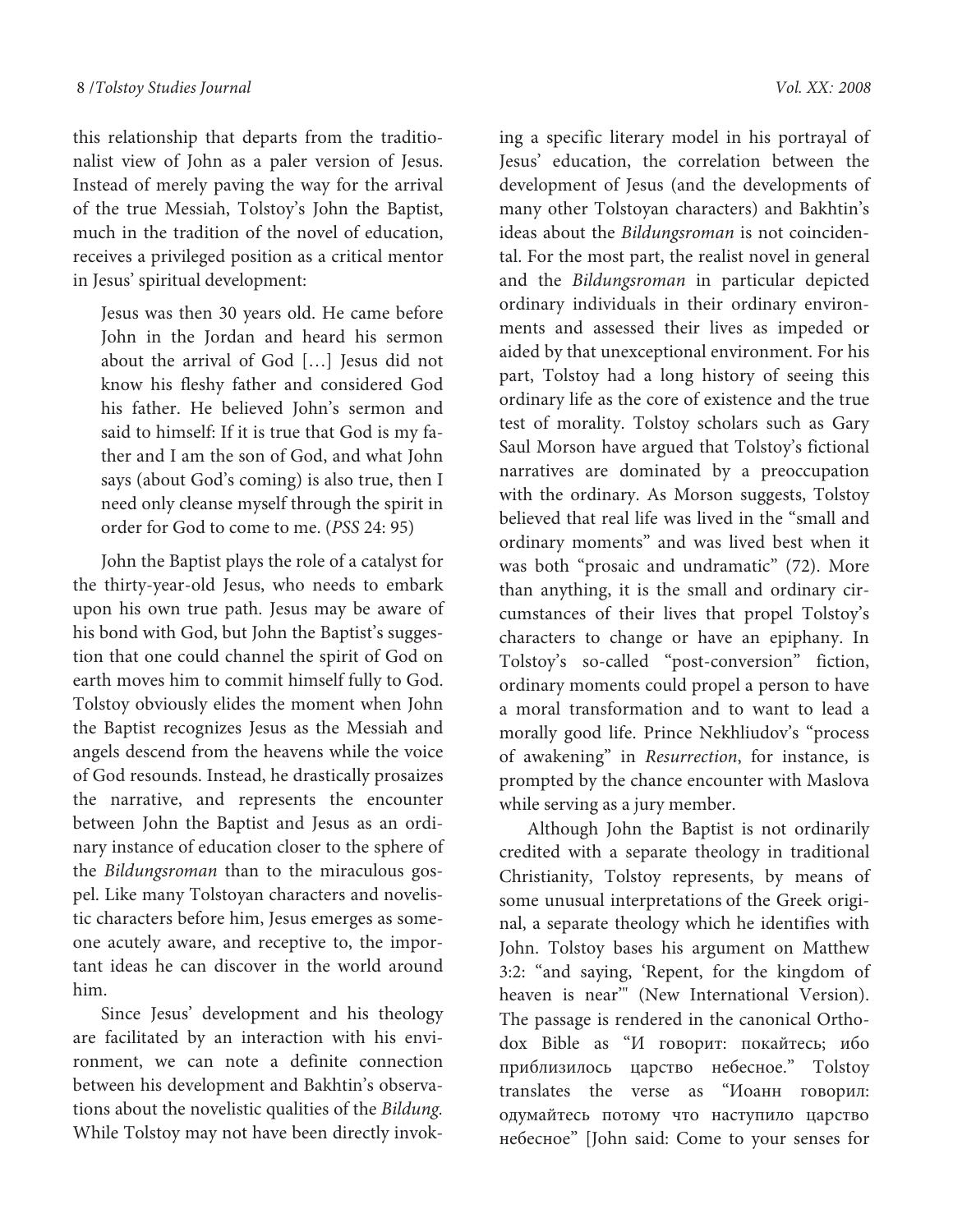the kingdom of heaven has arrived"] (PSS 24: 54). Tolstoy makes only a single significant change but manages to overturn the entire meaning. The original verb "приблизиться" [to approach, draw near] conveys a certain degree of open-endedness: an arrival in time—the kingdom is often conceptualized on temporal rather than spatial terms—or a reference to the arrival of Jesus. This last meaning is perhaps more in tune with the general understanding of John the Baptist as someone sent to prepare the way for Jesus, whose divine origin signifies a bridging of God's divine distance and closer communion between God and his creatures. In Tolstoy's version, however, a sense of the Kingdom's greater immediacy is also conveyed through "наступило," and it gives rise to a whole separate theology.

This theology—one might call it a theology of the ordinary—serves as the driving force for Jesus' development. John the Baptist recognized, Tolstoy argues, the proximity of the Kingdom of God, as well as the possibility of its arrival without outwardly dramatic events:

For all the Jews in the attendance, the Kingdom of God meant the coming of God into the world and his enthronement over men, that which fills the prophecies of Zechariah, Hosea, Malachi, Joel, Jeremiah. The uniqueness of the meaning of John the Baptist's speeches in comparison to those of the other prophets is that while the other prophets spoke indefinitely of the future enthronement of God, John the Baptist says that this kingdom has arrived and the enthronement is completed. Nearly all the prophets predicted external, miraculous, and terrible events upon this enthronement; Jeremiah is the only one who predicted the enthronement of God among men not by external phenomena, but by an inward union of God with men, and so the assertion of John the Baptist that the kingdom of heaven has arrived (наступило), although no terrible event has taken place, means that what has arrived is the inward kingdom of God, which Jeremiah predicted. (PSS 24: 55)

Tolstoy suggests that John the Baptist was the first among the Hebrew prophets to proclaim the notion that the Kingdom of God could arrive without an apocalypse or other eschatological event. In spite of all the "external, miraculous and terrible events" that the Jewish prophets had predicted would accompany God's enthronement on earth, John argues that this reign has already arrived, though much more modestly. The people did not need to wait any longer; the Kingdom was on earth and present in the shape of earthly life.

This interpretation was problematic on a number of levels and it neglected many of the linguistic realities of the original text, but its substance bears a predictable Tolstoyan touch. The separation of the Kingdom from miracles and the depiction of its coming as a tranquil, barely noticeable event harmonize well with Tolstoy's philosophy of the ordinary and his deep dislike of extremes. Through his radical interpretation of John the Baptist's teaching, we can see that Tolstoy relocates the Kingdom of God to this same ordinary life that he embraces as the only truly important realm. Its function in the individual's life Bildung is illustrated nowhere better than in Jesus' behavior on the banks of the Jordan.

It was this belief in the importance of the ordinary plane—a belief that led Tolstoy to depose the Kingdom of God—that drives the environmental Bildung that Tolstoy gave Jesus. Even when dealing with the holiest of holies, Tolstoy could not renounce his deeply held conviction that real life happens in ordinary moments. It was this belief that would compel him, even in the religious setting of the Harmonization, to rely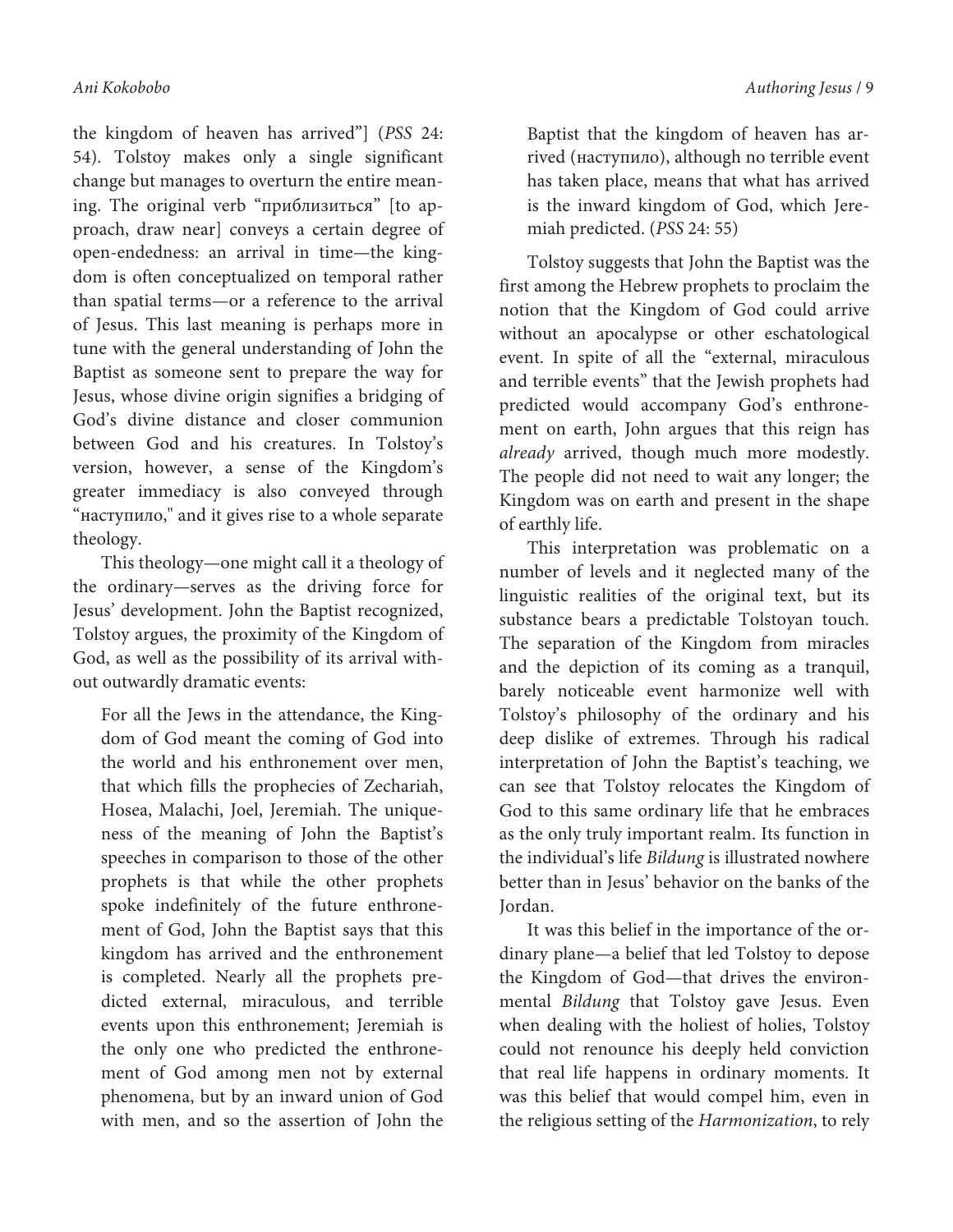on a genre beholden to the ordinary such as the novel. By that same token, this belief would also prompt him to turn Jesus into a man who would partake in a thoroughly ordinary life and experience thoroughly ordinary emotions.

### **The Limits of the Novel**

Eventually, as he surpasses the test of the Temptation in the Wilderness, Jesus enters his ministry and his development concludes. Jesus embraces the spirit of "metanoia" and chooses God above all else. As he enters his ministry, we can also note that the humanity that Tolstoy restores to him slips away as easily as it is conjured. After he overcomes the Temptation in the Wilderness, Jesus gradually rejects all personal ties—family, career, and nation—for the sake of a higher universal brotherhood in God. All divisions and exclusions, everything that set a person apart from those around—who, like him or her, are children of God—were to be abandoned, as all humanity joined in an all-encompassing brotherhood, a community larger than the self, the family, and nationality.

Under no circumstances could the novel—a medium that violently binds human beings to the smallness of individuality in "epic individual[ism]" (Lukacs 66)—accommodate such a character. Fittingly, Jesus would thus finish his story outside the realm of the novel. In the later portions of the Harmonization he ceases being a fleshy person and grows into an abstraction, a mere personification of his teaching. He would affirm this depersonalization in his parting words to the disparaging disciples and speak of himself and his teaching as one and the same thing. "You will never be alone," he says to the disciples, "if the spirit of my teaching is with you. I will die, and the people of the world will not see me; but you will see me, because my teaching lives, and you will live by it."<sup>47</sup> And indeed, when the man Jesus died, there was little reason to mourn him. Except for his theology of love and

universal brotherhood, Jesus had already lost all particularity in the Harmonization, and his theology would surely survive his physical death.

One might suggest that Tolstoy utilizes the novel up to a certain point and then dispenses with it. He was known for creating generic hybrids in his fiction, including in his last novel proper, Resurrection, which seems to present a similar—albeit far more artistic—generic mixture. Just like the Harmonization, Resurrection begins as a novel and ends, much to the disappointment of critics, on an authoritarian gospel note. Nekhliudov's spiritual development ends with him embracing the teachings of Jesus and the theology of love for all humanity that was so dear to Tolstoy. Yet though the gospel might have been intended as an absolute authority at the end of Resurrection, it nevertheless does not prevent the reader from doubting Nekhliudov's final resolution. Like many Tolstoyan characters, Nekhliudov goes through several different ideological phases over the course of his life; many ideas bounce through him, and many of them are eventually discarded even though they are originally upheld as ideals. Konstantin Levin and Pierre Bezukhov similarly embrace and discard several life philosophies before arriving at some revelation at the end of the novel; but with Tolstoy we are always left wondering whether a given enlightenment will last long. Even in Resurrection, we are still left wondering if Nekhliudov will be able to live for his fellow man.

With Christ, however, Tolstoy eliminates all doubts. He takes advantage of the gospel medium and its lack of concern for realism and allows Jesus to become a moral ideal whose firm convictions are never questioned. Unlike many Tolstoyan characters, Jesus comes upon the morally correct life ideal right away and remains faithful to it until his death. As Gustafson has argued, in Tolstoy's theology of self-perfection, human beings should be constantly and relentlessly striving towards perfection. They cannot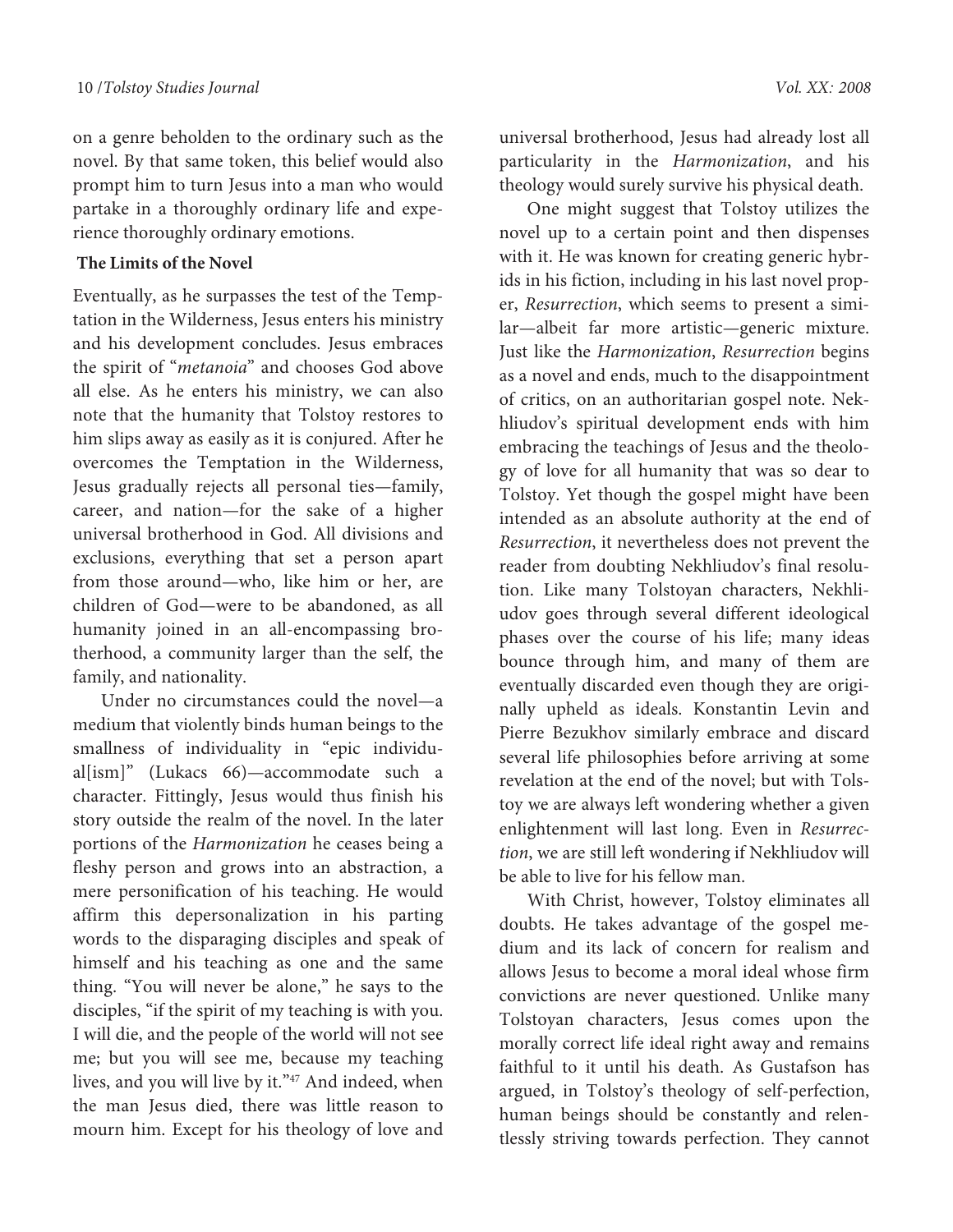expect to reach it, but they must keep trying and keep investing effort in a "process of perfection." "Self-perfection," writes Gustafson, "means infinite and eternal approximation toward perfection." Human beings are thus in constant flux, ever striving, yet never fully complete or perfect (431). When it came to Jesus, however, Tolstoy found that he would grant this protagonist the right to closure and perfection. To do so, he had to discard the novelistic genre he had invoked for an ironed out ideal. Too often a stage for characters plagued by human imperfections and a strong sense of individuality, the novel was guilty of too many loopholes and ambiguities to house a definitive theological platform.

That said, however, the mere fact that Tolstoy chose to humanize Jesus is noteworthy and not accidental. It reveals a need in Tolstoy to have a human ideal. And despite his final virtues and perfection, Jesus begins the Harmonization fully human and becomes who he is through his humanity and through the world that surrounds him. The conditions of his ultimate graduation into a moral ideal are fully human and thoroughly ordinary.

Tolstoy did what Renan did, only perhaps better and more respectfully. Tolstoy angrily declared in a letter to Strakhov from April 1878 that he did not understand how the latter could have enjoyed Renan's Le Vie de Jesus. One of his two objections to the book involved Renan's emphasis that Jesus was someone who "sweated" and had to attend to other bodily functions. For Tolstoy, such details were worthless and knowing them gave the reader no additional insights about Jesus' teaching (62, 413-14).<sup>6</sup> While in his own portrayal of Jesus Tolstoy brought out this same humanity, his portrayal did not degrade an ideal moral figure to the level of base humanity. Rather than emphasizing Jesus' carnal nature, he illustrated Jesus' humanity only insofar as it related to his faith and propelled him towards God. The kind of humanity that Tolstoy brought

out did not degrade Jesus, but rather illustrated the endless potential of humanity.

In a discussion of the Resurrection, Tolstoy asserted that this miracle was particularly dangerous because it taught ordinary people that it was impossible to be like Christ and do the things that he did without being special entities like him (PSS 24: 790). Yet by showing Christ to be a man before becoming anything else, Tolstoy seems to invite his readers to become conscious of their own moral potential. If a fellow man like Jesus could become who he was, others could attempt similar processes of self-perfection as well. Perhaps they could not be exactly like him, but his thoroughly human example provided the impetus for ceaseless effort.

# **Notes**

I thank Liza Knapp for all her help and encouragement with this project, and the participants of the "Tolstoy and World Literature" conference at Yasnaya Polyana (2007) for their enthusiasm for Tolstoy's gospel.

1. As Maurice Friedberg informs us in his Literary Translation in Russia: A Cultural History, a translation of the complete Bible in Russian from the Old Church Slavonic was considerably delayed. Though the Russian Bible Society had published the entire New Testament by 1824, the Holy Synod did not issue an official Russian Bible until 1876, just a few years before Tolstoy's translation. Several unauthorized Russian versions of the Bible were in circulation but most were published in non-Orthodox Western Europe; the Synod was highly suspicious of such endeavors (22-24).

2. Leo Wiener, an early translator of the Harmonization, translates "разумение" as "comprehension," but here I am opting for its translation as "awareness," which is provided by Inessa Medzhibovskaya in her recent book Tolstoy and the Religious Culture of His Time. This translation tends to add a more proactive element to the term, which, as Medzhibovskaya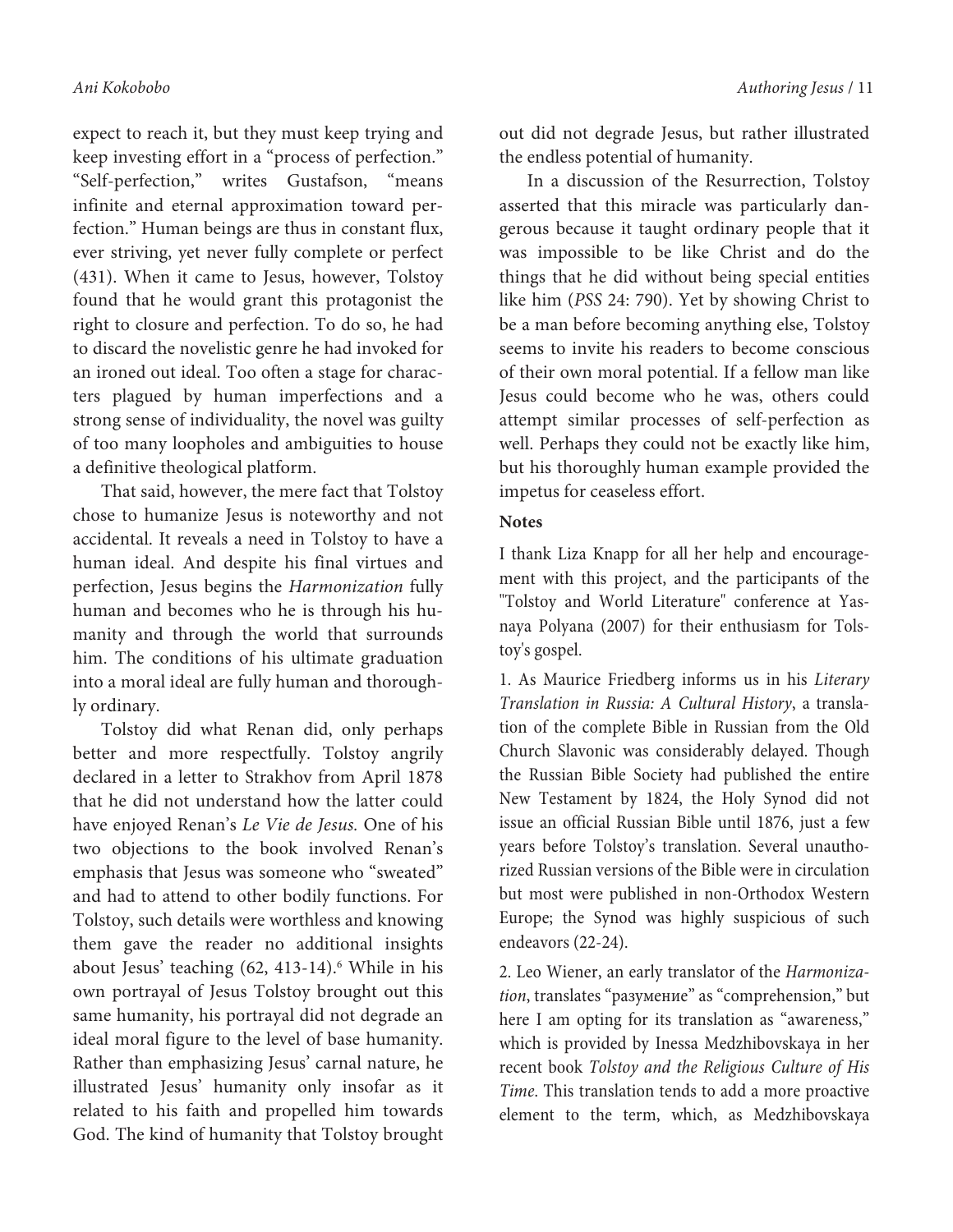suggests, fits with Tolstoy's original intention. See Medzhibovskaya 205-06.

3. David Matual provides a numerical representation of Tolstoy's omissions of Biblical verses, which is revelatory even at a quick glance. As he points out, of the 3700 verses found in the original gospels, Tolstoy included only about 1882 in his diatessaron, and even fewer verses in the abridged versions. His verse selections from the four gospels convey a preference for the Iohannine gospel. Passages from John amount to 32% of the Harmonization and show that Tolstoy preserved over 70% of the original gospel. The narrative is framed by an introduction from the proem in John's gospel, and, in certain versions, ends with a conclusion from John's first epistle. The remaining gospels fare much worse. Of the remaining three, the Matthean gospel appears most often while the Markan and Lukan gospels are equally ignored (Matual 31). The text of the Harmonization thus emerges enveloped in a negative space populated by absent verses.

4. In addition to removing the miracles from the original gospels, and transforming the meaning of verses from a purely subjective perspective so that it would fit with his own ideas, Tolstoy also seemed to have been influenced by a strong anti-historicist bend in his editorial work. Scholars have investigated Tolstoy's standards for the elimination and retention of verses. Richard Gustafson suggests that Tolstoy longed to separate the New Testament from the Old Testament and the Hebraic tradition, which he believed was the historic legacy of Saint Paul. As Gustafson argues, in part Tolstoy did this in an effort to wipe out the image of a wrathful Yahweh and replace him with a God of love (190). Likewise, Tolstoy's dislike of the Old Testament was accompanied by a general dislike of the historical Jewishness of the text itself. Tolstoy found that the nation and history only served to separate individuals from one another and hampered universal brotherhood. Jesus' teachings had to be universally applicable (outside of space and time) and not bound to their historical

setting, which was not universal and did not stand the test of time. For this reason, we find that Tolstoy also deleted the Acts of the Apostles for being too connected to the particular historical setting and ideological bent of early Christian communities.

5. In her study (Tolstoy and the Religious Culture of His Time—A Biography of a Long Conversion, 1845- 1887), Medzhibovskaya singles out three key religious Greek motifs that also double as aesthetic terms: metanoia (will to change), kairos (propitious moment or timing), and khamartia (sin or tragic flaw) (209). According to Medzhibovskaya, "Tolstoy interpreted these Greek words aesthetically and spiritually rather than as theological categories." "Metanoia" is a willingness to renounce everything for God; "kairos" is Tolstoy's version of non-spiritual time that is punctuated by false, phenomenal signs and "convenient moments to do things in the interest of the socially proper side of life," whereas "khamartia" refers to "willful or unwillful self-deception, the closing of the conscious will that is unable or not eager to attain razumenie" (Medzhibovskaya 210-11). As Medzhibovskaya argues, these artistic patterns that Tolstoy traced in the gospels would "infuse Tolstoy's post-conversion art" (209). For a more indepth discussion of these concepts see Medzhibovskaya 209-13.

6. I was directed to this quotation by Hugh McLean's discussion of Tolstoy's attitude toward Strauss and Renan and comparison of their and Tolstoy's attitudes toward Jesus. For a more in-depth discussion of this topic see McLean In Quest of Tolstoy 120-26.

#### **Works Cited**

- Bakhtin, M. M. "Epic and Novel." The Dialogic Imagination: Four Essays. University of Texas Press Slavic Series. Austin: University of Texas Press, 2004. 3-40.
- Gutsche, George. "Tolstoi's 'The Death of Ivan Il'ich.'" Moral Apostasy in Russian Literature. Dekalb, Illinois: Northern Illinois U. Press, 1986. 70-98.